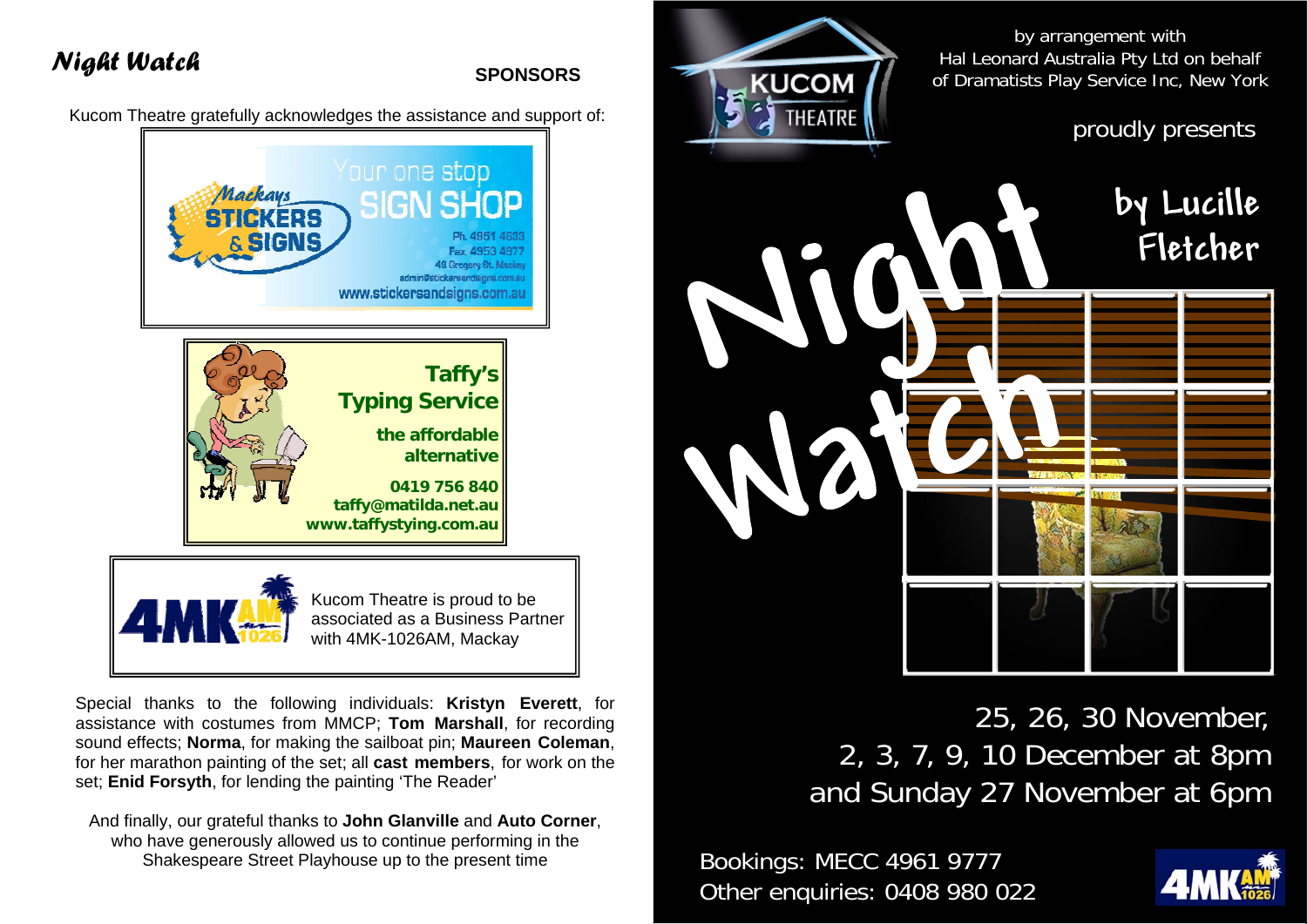# *Night Watch*

### **MESSAGE FROM THE DIRECTOR**

### **HEATHER MACTAVISH**

I, like so many others, enjoy a thriller, whether as a book, film or play - hence my choice of play, *Night Watch* by Lucille Fletcher. The initial task of a director is to choose the play, the next is to choose the cast. I'm indeed a fortunate person to have a great cast, and have enjoyed working with them all - bravo! The next step is to entertain you, the audience. So relax (if you can) and join us in the final play to be presented here in the Kucom Theatre Playhouse in Shakespeare Street -

opening 'somewhere' again next year with more comedy and drama. You will be the first to know just where.

Thanks for the memories in our place.

Heather

*Heather MacTavish joined Mackay Community Theatre at 17 years of age. Lots of acting, from ingenues to leading ladies, then directed many plays - who can remember how many? Each one, always enjoyed. Was one of the breakaways from Mackay Community Theatre to form Kudos Theatre - later to reunite as Kucom Theatre. Acted in the first play presented by Kudos Theatre, and now Director in the final play at the Shakespeare Street Playhouse. Wow, what a trip!* 

**LUCILLE FLETCHER** 



### **THE PLAYWRIGHT**

Lucille Fletcher was an American screenwriter of film, radio and television. Her credits include the story *The Hitch-Hiker*, which was later turned into a radio drama by Orson Welles, a memorable *Twilight Zone* episode called *The Hitch-Hiker* and more recently inspired *Roadkill*, an episode of *Supernatural*. Fletcher also wrote the screenplay for the film noir suspense thriller *Sorry, Wrong Number*, which was an expanded version of her

30-minute radio drama script. The radio drama premiered in 1943 and became one of the most legendary radio plays of all time. Barbara Stanwyck starred in the 1948 film version, and a 1959 version produced for the CBS radio series *Suspense* received a 1960 Edgar Award for Best Radio Drama.

## *What's on at Kucom in 2012?*

We continue our search for a new home, the present Playhouse having been purchased last year by Auto Corner.

Thanks to the generosity of the new owners, Kucom productions have continued to be performed in the Playhouse until the end of this year. However, *Night* Watch, fittingly directed by Kucom Life Member Heather MacTavish, is our last Shakespeare Street offering and the end of an era. Next year, and beyond - who knows?

The 2012 season is still in the pipeline, but keep watching our website www.kucom.org.au for details as they come to hand. including notices of auditions, and of course the Kucom Annual General Meeting which will be held in February. Somewhere.

## **President** Sue Stock **Vice President** Jim Kelly **Secretary** Sheryn Dempster **Treasurer** Maureen Coleman **Committee** Joe Clutterbuck Colin Hoy Donna Kellion Heather MacTavish Bella Raymond Kath Ward **Email:** admin@kucom.org.au **Ph:** 0408 980 022 **Website:** www.kucom.org.au

### **KUCOM COMMITTEE 2011**

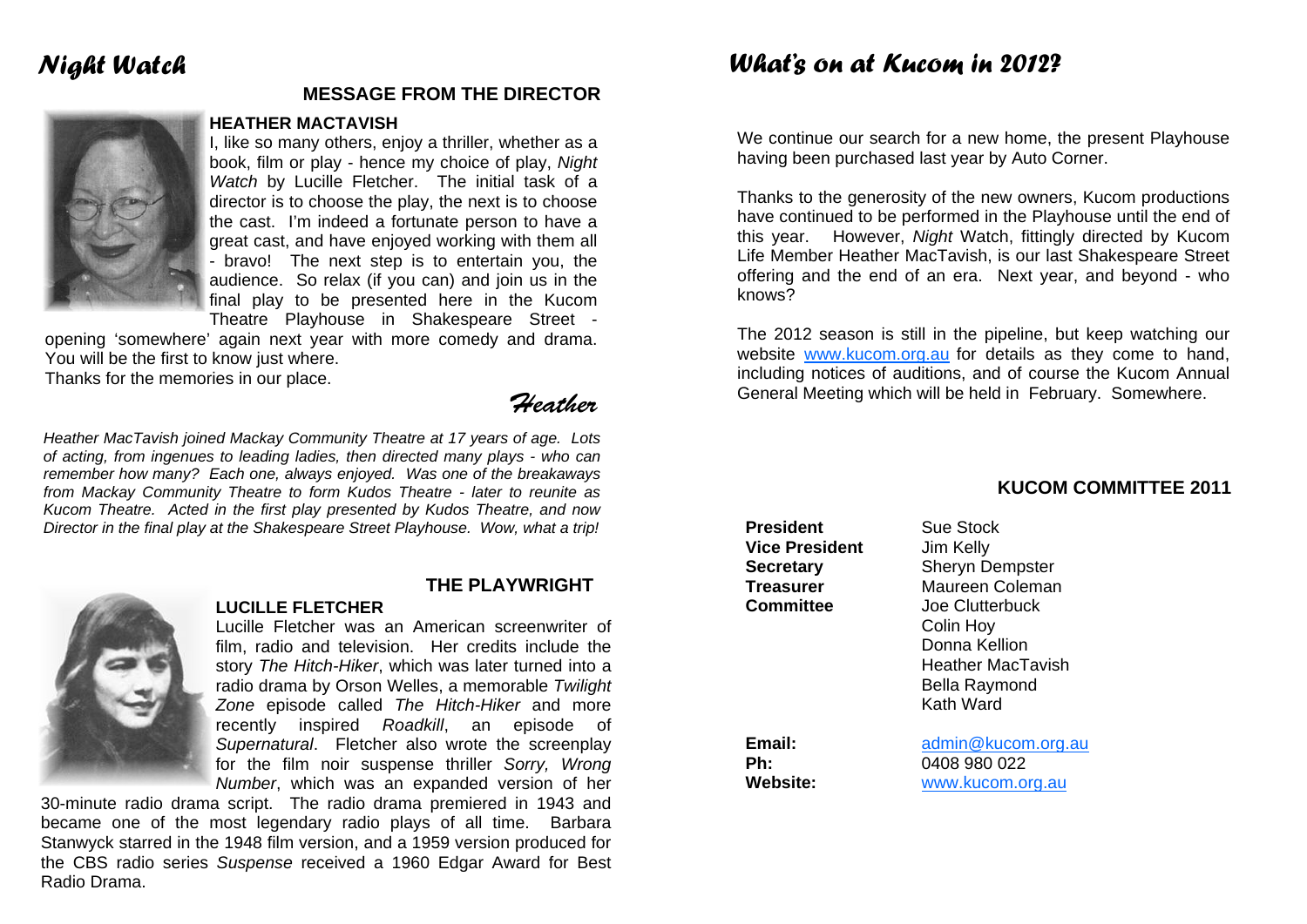# *Night Watch THE CAST*

### *Lieutenant Walker*



### **JOHN ATKINSON**

During his 21 years with Kucom Theatre, John has performed in over 30 full-length and short plays, playing every character imaginable - from a young medical student (*Doctor in the House*), to an extremely elderly Russian servant (one of the G*reat Coarse Acting* plays); from a cross-dressing drama adjudicator (in the first *Farndale*  comedy) to an Australian ocker (*The Shifting Heart*). Recent plays have included the Farndale *Mikado* (2005),

*Rumours* (2006), *The Exorcism* (2007), *The Fat Lady Sings in Little Grimley* and *Fallen Angels* (2009), *Lee* (2010) and *Brilliant Lies* (2011). When not on stage, John can be found painting sets, tending bar, or trying to organise other actors as a stage manager.

### *Dr Lake*



### **DONNA KELLION**

Since joining Kucom in January 1996, Donna has appeared in numerous Kucom productions including *George's Room*, *Doctor in the House, The Odd Couple* (female version), *Down Came a Jumbuck,* the Recognition Scene from *Anastasia*, *The Shifting Heart, Educating Rita, Stage Directions, The Memory of Water, The Exorcism*, *Agnes of God* and *For Whom the* 

*Southern Belle Tolls*, as well as various 'Farndale' productions including *A Christmas Carol* and *The Mikado.* She has also been an active Committee member and has coordinated several Theatre Sports programs and Kucom Youth Theatre productions.

### *Sam Hoke*



### **STUART DARLINGTON**

Over the past ten years Stuart has followed his interest in theatre, initially with the Mackay Musical Comedy Players, where he was cast in musical comedy, theatre restaurant, pantomime and variety shows. He joined Kucom Theatre in 2010, where he made his Kucom debut last April in *Something Old, Something New*, part of the *Triple Treat 2011* season of one-act plays.

# *Night Watch*

*In order of appearance:* 

**Elaine Wheeler**  Rowena Marshall **John Wheeler <b>Peter Rosier Helga, the maid Anne Elliott Patrolman Vanelli Connor Bashford Curtis Appleby Joe Clutterbuck Blanche Cooke Bronwyn Grannall Lieutenant Walker** John Atkinson **Dr Lake Donna Kellion Sam Hoke Stuart Darlington** 

*There will be a 20-minute interval between Act I and Act II. The bar will be open and drinks are permitted into the theatre* 

*We respectfully request that patrons observe our Liquor Licensing requirements as displayed in the foyer* 

### **THE PRODUCTION CREW**

**Director Contract Exercise Exercise Exercise Heather MacTavish Stage Manager Sue Stock Lighting Design** Joe Clutterbuck **Sound and Lighting Operator** Sheryn Dempster **Props** Anne Elliott **Costumes Kelly Gregg Set Design and Dressing** Heather MacTavish **Set Construction Marcel Morokutti** 

**Front of House Sue Stock** 

 Donna Kellion **Media Liaison Bronwyn Grannall Program** Taffy's Typing Service